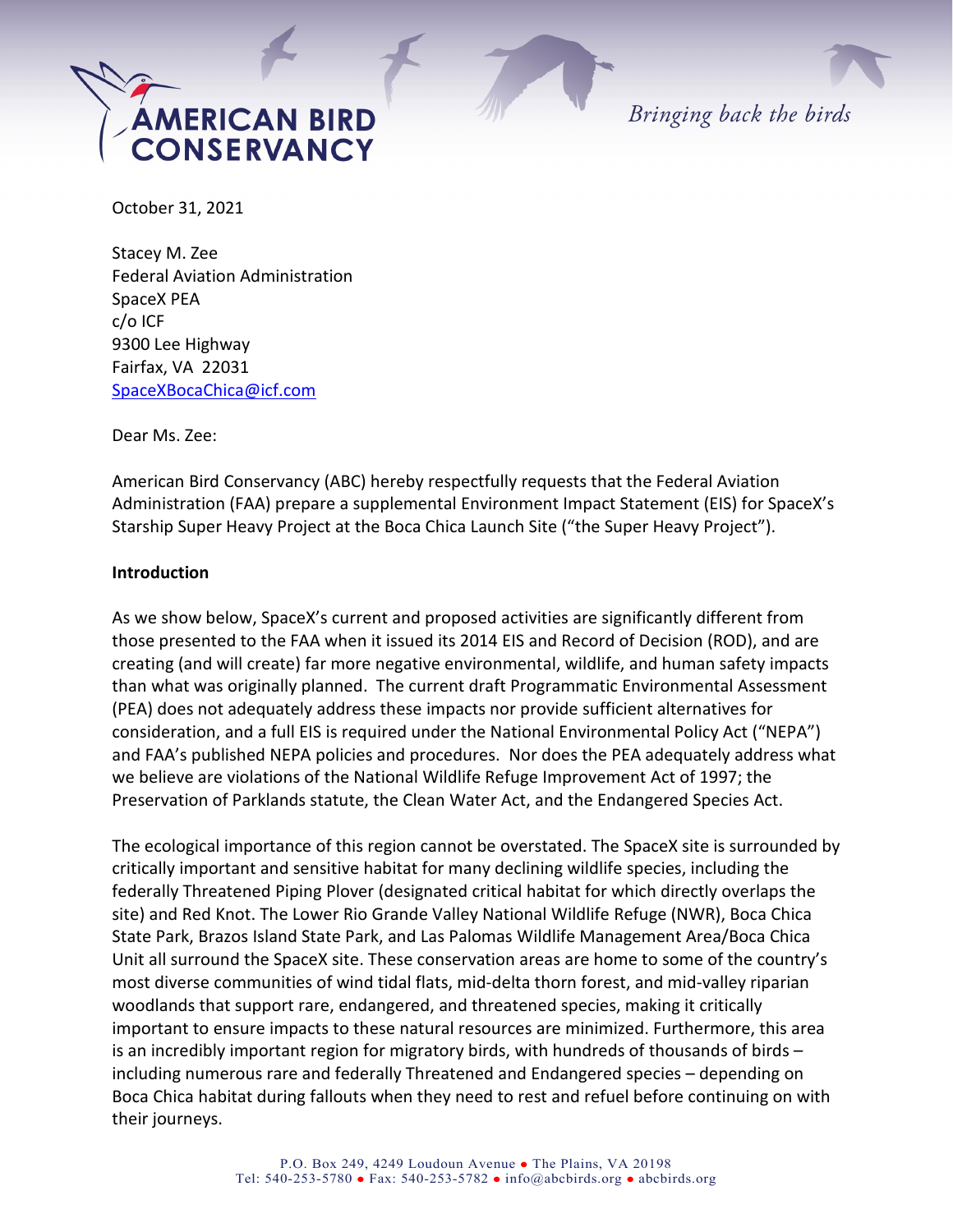Shaping the future for birds

We begin with a review of the FAA's NEPA-implementing policies, showing that they require a full EIS. Then we discuss the many adverse environmental impacts of the Super Heavy Project that the EIS should address. And then we show that the Super Heavy Project appears to run afoul of four federal statutes, a subject that the full EIS should also address

## **I. FAA NEPA Policies and Procedures**

FAA Order 1050.1F, effective 7/16/15, "serves as the [FAA's] policy and procedures for compliance with the National Environmental Policy Act (NEPA) and implementing regulations issued by the Council on Environmental Quality (CEQ)." Section 9.2, which is referenced in the FAA's 2014 EIS, states that a supplemental EIS is *not* needed if three conditions are met. Here, *all three* conditions are *not* met, and hence an EIS is required.

The first condition is: "The proposed Action conforms to plans or projects for which \* \* \* a prior EIS has been filed and there are *no substantial changes in the [proposed] action that are relevant to environmental concerns*." Section 9.2.c(1) (emphasis added).

The 2014 EIS examined the impacts of launching the Falcon 9 or Falcon Heavy rockets from Boca Chica, but that is no longer the plan. Now, SpaceX is already developing the integrated Starship/Super Heavy launch vehicle, which is taller and significantly larger than the Falcon rockets, containing 41 Raptor engines (combined) propelled by 10.1 million pounds of liquid oxygen and liquid methane. SpaceX is also proposing additional infrastructure expansion, including a redundant launch pad with 11 tanks, redundant landing pad, integration towers, tank structural test stands, desalination plant, support buildings and parking lots, power plant, trenching, payload processing facility, natural gas pretreatment system, liquefier, expanded solar farm, as well as a 500-hundred-hour addition to annual closings of State Highway 4, and Highway 4 pull-offs. These changes are "substantial" by any definition of the word and they are "relevant to environmental concerns." They were not previously accounted for in the 2014 EIS, and therefore a new EIS is required to ensure that the appropriate and legally required federal oversight is in place to protect the public interest.

We would add that, so far, SpaceX has provided inadequate information to evaluate the actual impacts of these expanded operations. Instead, amazingly, it has proceeded with construction activities and round-the-clock experimental testing for the Super Heavy Project even though the NEPA process remains incomplete. Moreover, a number of accidental explosions at the site have put human health and safety at risk, burned over 100 acres on national wildlife refuge lands, and scattered debris causing long term damage to the fragile tidal flats and associated habitats.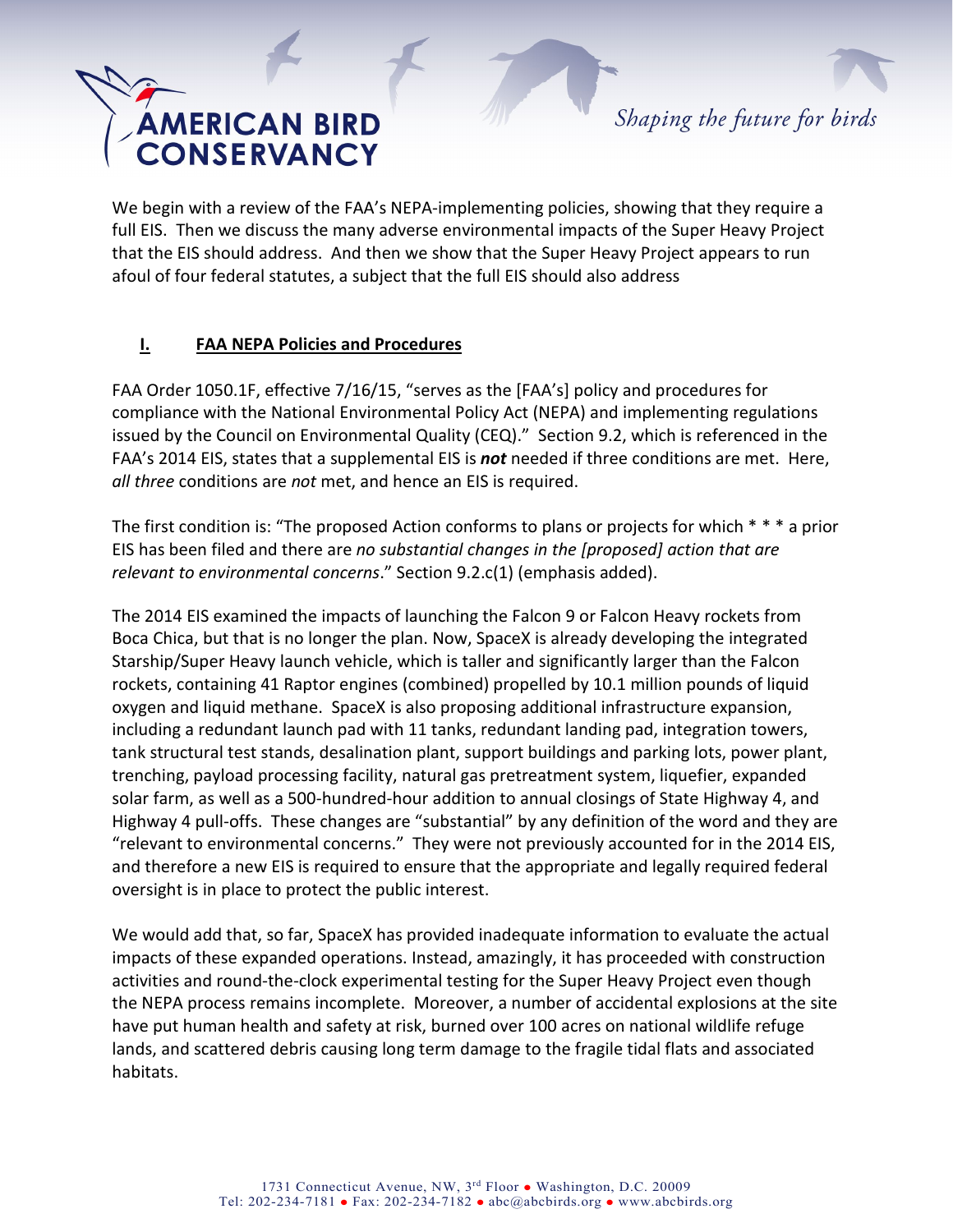

The second condition is: "Data and analysis contained in the previous \* \* \* EIS are *still substantially valid and there are no significant new circumstances or information relevant to environmental concerns* and bearing on the proposed action or its impacts." Section 9.2.c(2) (emphasis added).

This second condition is related to the first and, for the reasons stated above, it has not been met. The substantial changes to the original project that the draft PEA identifies, coupled with the subsequent and widely varied impacts, make the 2014 EIS outmoded, irrelevant, and inaccurate. New impacts from the greatly revised Super Heavy Project should be analyzed appropriately and thoroughly to consider impacts to surrounding public lands, wildlife, and people.

The draft PEA does not accomplish this. It fails, altogether or substantially, to examine the greatly changed impacts relating to light, noise, sonic booms and overpressure, air pollution, CO2 emissions, stormwater runoff, explosions, and fires. Impact zones or closure areas should be re-examined and include larger swaths of land that would likely include portions of surrounding communities (i.e. South Padre Island, Port Isabel). This is especially important to human, wildlife, and environmental health since a permitted liquefied natural gas (LNG) export terminal is proposed for the Brownsville Ship Channel and SpaceX is planning to transport and store large amounts of propellant/fuel on site. These significant new circumstances make the analysis contained in the 2014 EIS "substantially *in*valid" in light of the "significant new circumstances or information relevant to environmental concerns" raised by the new Super Heavy Project.

The third condition is: "Pertinent conditions and requirements of the prior approval have been, or will be, met in the current action." Section 9.2.c(3).

It is fair to say that the FAA has exercised little to no oversight over SpaceX activities and compliance with the terms and conditions of the 2014 ROD and the original FWS Biological Opinion.

To take one example, SpaceX's road closures have greatly exceeded the limits set forth in the 2014 EIS, which were agreed to by SpaceX, the Texas General Land Office (TGLO), and Cameron County. Surpassing allowed closure hours is a violation of the Texas Open Beach Act. Moreover, SpaceX has consistently provided the public with short notice of closings and made frequent changes and revocations, making it difficult for any member of the public to regularly access the state parkland, national wildlife refuge, and public beach.

Moreover, on this subject, SpaceX is now requesting 800 hours of closure per year for Highway 4 for testing, launches, and debris cleanup. That is 500 more hours than the currently approved 300 hours. It will close the highway for 4 to 5 hours per day, Monday through Friday, for 32 weeks of the year. An EIS is required to fully analyze the notice that needs to be provided to the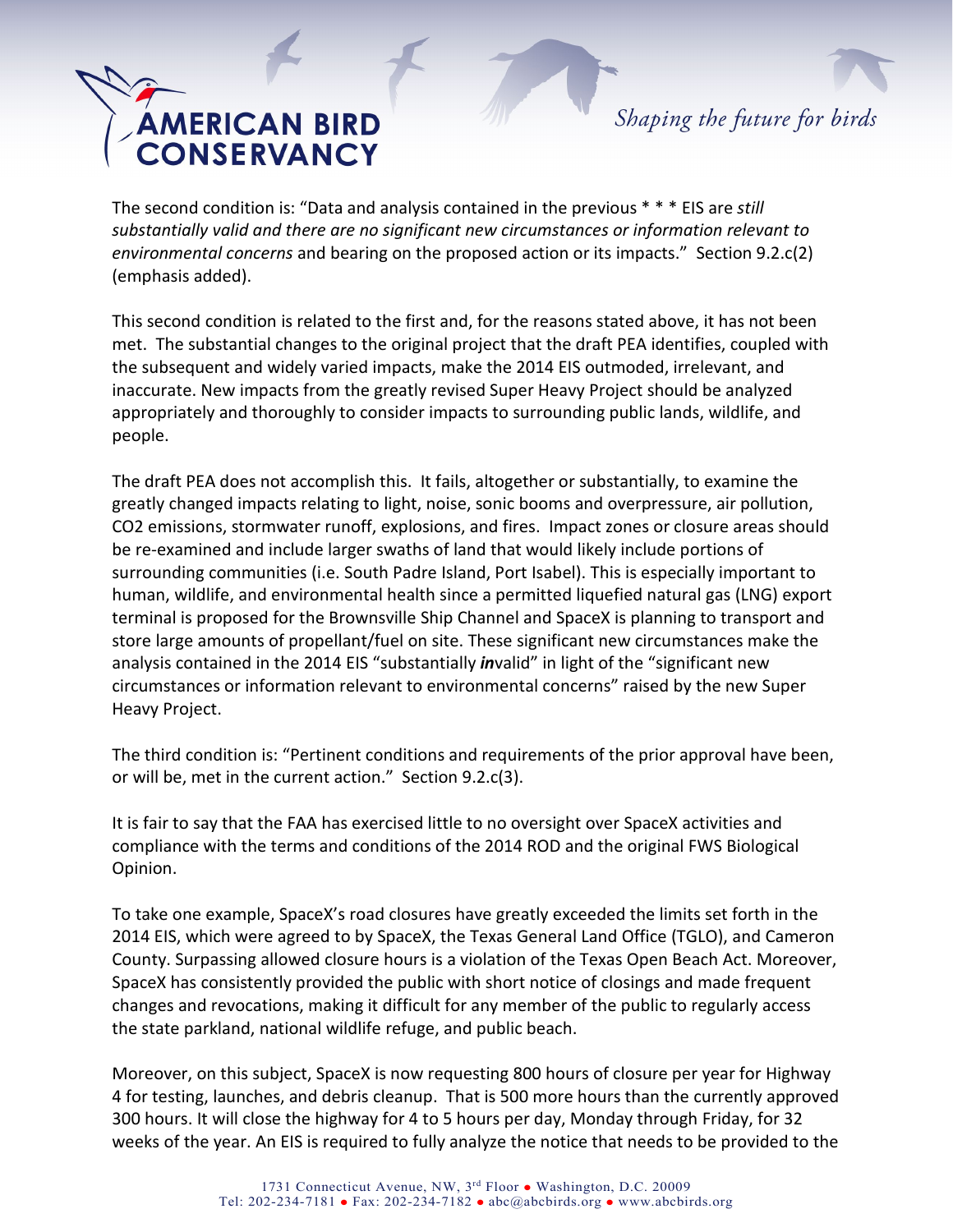Shaping the future for birds

public, federal and state agencies, and any stakeholders who support land and wildlife management, as well as a need for strict adherence to a published schedule and a standardized way of reporting closure hours.

For another example of noncompliance, SpaceX is violating its 2014 lighting plan, putting a huge amount of nighttime light into the surrounding natural environment, impacting nesting sea turtles and migrating birds.

In short, *none* of the three conditions that must be met before the FAA may dispense with an EIS has been met here: there are *many* **"**substantial changes in the [proposed action] that are relevant to environmental concerns"; the data and analysis in the 2014 EIS are *not* "still substantially valid" because of "significant new circumstances or information relevant to environmental concerns and bearing on the" Super Heavy Project; and "[p]ertinent conditions and requirements of" the 2014 EIS have not been met. Section 9.2.c(1)-(3).

We turn now to specific impacts of the SpaceX project that are insufficiently addressed in the PEA and that must be addressed in an EIS.

## **II. Impacts That Must Be Addressed**

## **Impacts to Habitat, Birds and Other Wildlife**

The Super Heavy Project area is immediately adjacent to state parks lands, beaches, and a national wildlife refuge. It will affect listed and endangered species through impacts associated with noise, overpressure, construction, industrialization, traffic, explosions, lighting, habitat displacement and habitat disturbance. Many of birds and other wildlife have already been killed on Highway 4 where the increase in construction has led to an increase in traffic. The bird carcasses found on the side of the highway over the past two years include Snowy Plover, Common Nighthawk, Harris's Hawk, Rose-breasted Grosbeak, and Eastern Meadowlark, all of which are designated as Birds of Conservation Concern by the U.S. Fish and Wildlife Service.

According to an analysis by Coastal Bend Bays & Estuaries Program, the federally Threatened Piping Plover population in the Boca Chica region has decreased by 54% over the past 3 years (2018-2021) since SpaceX set up operations testing and launching rockets.

The draft PEA states that noise and shock waves (far-field overpressure) may break windows on South Padre Island and Port Isabel, 5 miles away from the launch site. The PEA does not address the effects on birds, reptiles and mammals that are a half mile or less from the launch site. A full EIS is required to address this issue.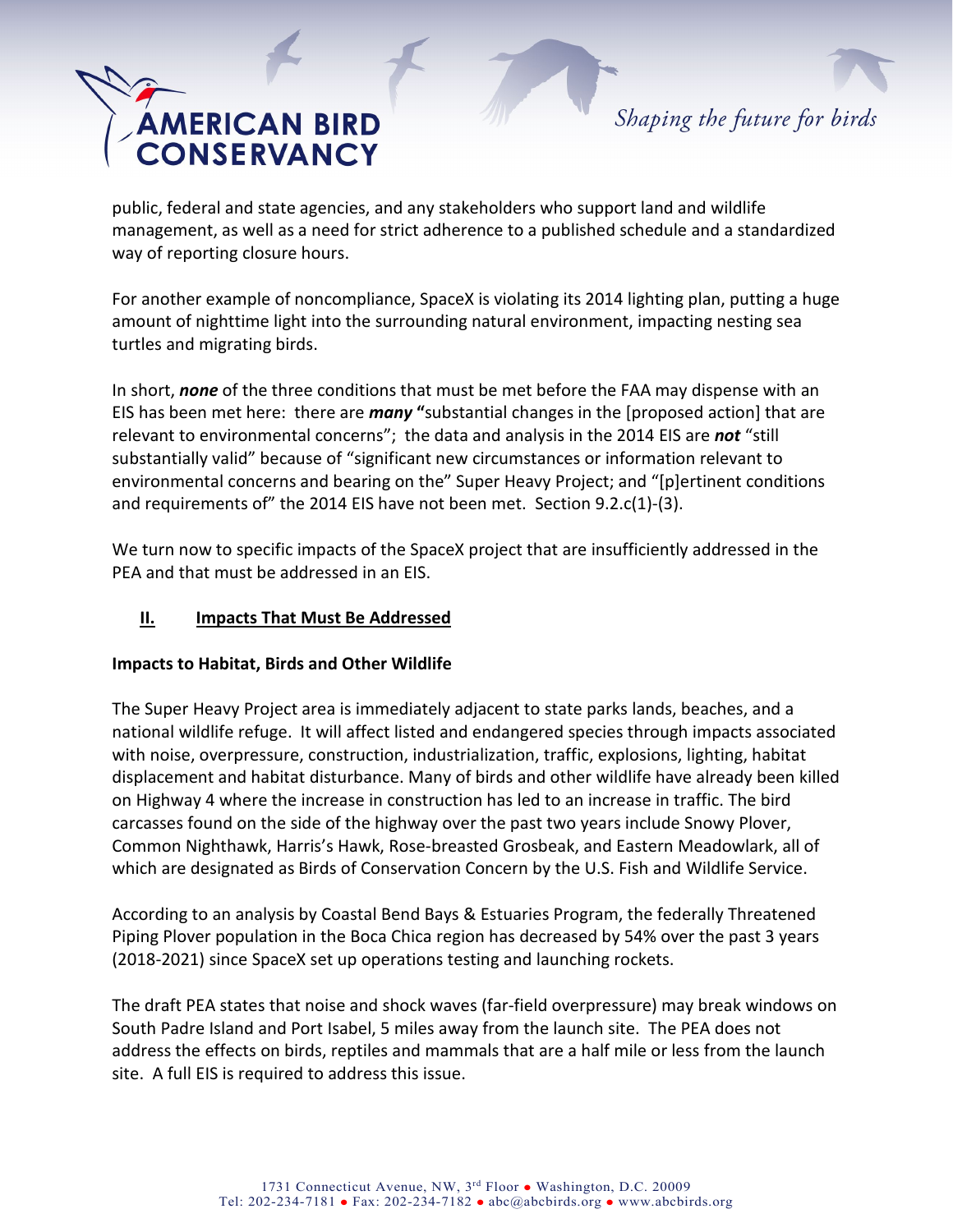

#### **Impacts on Climate Change**

SpaceX and the FAA claim that the "proposed action is not expected to result in significant climate-related impacts." But the Super Heavy Project is expected to emit 47,522 metric tons of carbon dioxide per year, with no mitigation proposed. The climate related impacts of the Super Heavy Project must be addressed in a full EIS.

#### **Impacts on Public Safety and Property Damage**

A launch failure analysis should be part of a full EIS to assess the risks to public safety and to the operations at the Port of Brownsville and off-shore operations. The draft PEA does not address this issue.

The PEA notes that predicted overpressure levels for a Super Heavy landing range from 2.5 pressure per square foot (psf) to 15 psf, but otherwise does not address this issue.. Brazos Island State Park, Boca Chica Bay, Boca Chica State Park, portions of the NWR, Boca Chica Village, and Tamaulipas, Mexico would experience levels up to 15 psf. Boca Chica Beach and the southern tip of South Padre Island are within the 6.0 psf contour. South Padre Island, including residences, Port Isabel, and the Port of Brownsville ship channel are included in the 4.0 psf contour. The potential damage that can occur at 4-6 psf includes damage to glass, plaster, roofs, and outside walls. The potential damage that can occur at 10+ psf is more severe.

#### **Air Pollution Impacts**

The Super Heavy Project is expected to emit enough carbon monoxide (102 U.S. tons per year) to make it a "major source" of pollution under Environmental Protection Agency ("EPA") guidelines, and the proposed 250-megawatt power station will qualify as a major new source of air pollution under the Clean Air Act. An EIS is required to conduct a conformity determination to comply with air pollution laws, and the EPA should be engaged as a cooperating agency in its drafting.

#### **Noise Impacts**

The Center for Disease Control states that immediate hearing loss can occur at sound intensity levels of 120 dB. The Noise addendum to the PEA shows that portions of South Padre Island and Port Isabel will likely be exposed to sounds at 120 dB during Starship Orbital launches and landings. The PEA does not address the extent to which using water to suppress sound may adversely impact nearby communities, or whether other protections or mitigations may be required.

Nor does the PEA address how the sound intensities will impact birds, reptiles, and mammals immediately surrounding the launch site and in other impact zones/closure areas. A wildlife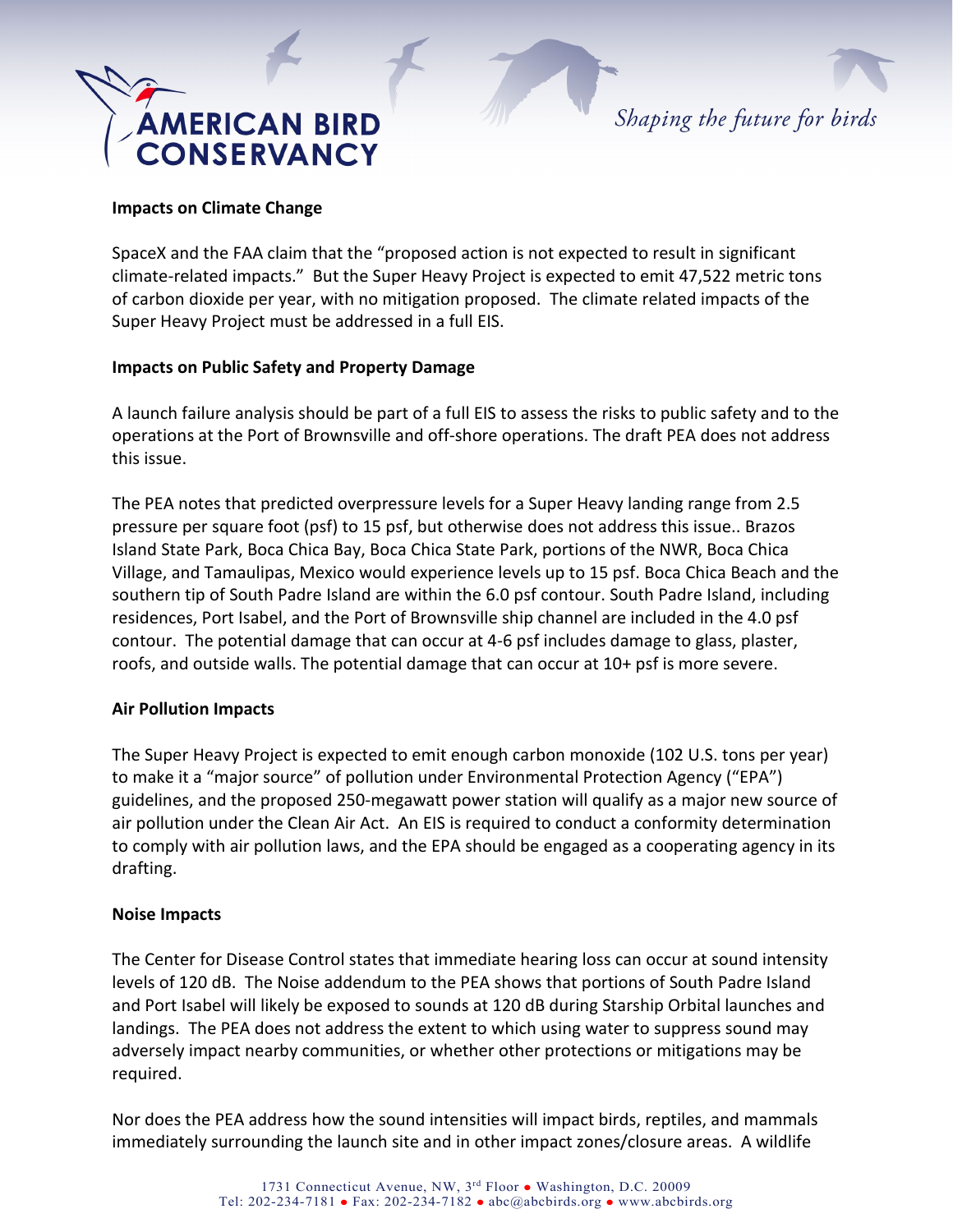

professional with expertise in noise impacts to various wildlife should be enlisted in a new supplemental EIS to examine these impacts.

#### **Light Impacts**

SpaceX is already putting a huge amount of nighttime light into the surrounding natural environment, and the proposed infrastructure expansion will further illuminate the area at night, impacting nesting sea turtles and migrating birds In addition, the illuminated integration tower will be a collision risk for disoriented migratory birds. A full EIS is required to examine these impacts and address the kinds of preventive and mitigating measures SpaceX should adopt to reduce light output at night, subjects not included in the draft PEA.

#### **Water Impacts**

The draft PEA says that "Surface water discharges from runoff during construction and operations would be managed according to requirements of the Texas Pollutant Discharge Elimination System \* \* \* with minimal impact to ground water quality with stormwater treatment and industrial wastewater systems that are properly designed and operated in accordance with permit conditions." There is (or was until perhaps recently)



already runoff going straight into the flats that does not appear to be filtered through any type of system. Accompanying is a photo taken by Coastal Bend Bays & Estuaries Program in June of 2021 showing discoloration of the water and proteinaceous foam, not clean storm water runoff. A new EIS should address this issue, and include the anticipated updated FWS's Biological Opinion regarding SpaceX's stormwater prevention and treatment plans.

#### **Power Plant Impacts**

The proposed gas-fired 250-megawatt power plant will be about 5.4 acres in size, have structures up to 150 feet tall, and operate continuously year-round, day and night. A power plant this big typically serves over 100,000 homes. This one will run a new desalination plant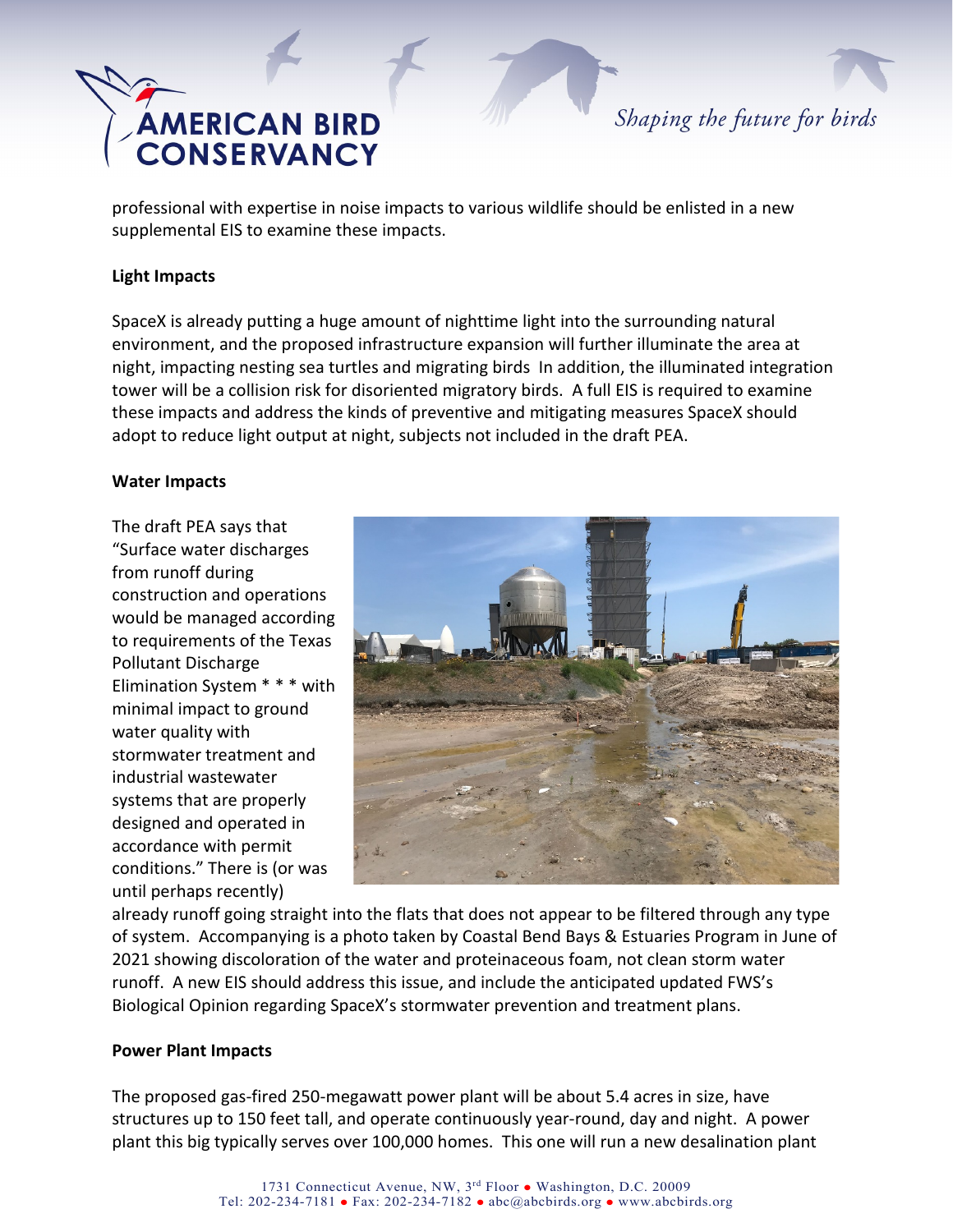Shaping the future for birds

that will produce the millions of gallons of fresh water needed annually for sound and fire suppression during launches. Large amounts of electricity will also be used to make liquid oxygen from the air. A 250-megawatt power station would normally qualify as a major new source of air pollution under the Clean Air Act. The impacts of this plant and necessary mitigation measures must be fully disclosed and analyzed in a full EIS.

## **Natural Gas Impacts**

It is unclear how the tens of millions of cubic feet of gas required daily will get to the Super Heavy Project site. Potential methods could include reusing a defunct natural gas pipeline running through the Lower Rio Grande Valley National Wildlife Refuge, drilling/fracking onsite, or trucking in natural gas, which would require thousands of tanker deliveries every year. *None of these* are addressed in the draft PEA.

## **Desalination Plant Impacts**

The Super Heavy Project proposes to construct a 4300 square foot desalination plant, which would treat water from two new source wells and the existing well, and which would inject brine into an injection well some 2900 feet deep. The PEA provides no details about how the injection well will work or the impacts of injecting brine into the aquifer. Nor does the PEA describe if or how aquifer drawdown will impact connected water resources or other water rights holders/water users reliant on this aquifer. There is no information about how much energy will be required to run the desalination plant other than "the desalination process requires substantial quantities of energy". More details are needed for public review.

## **Social Justice Impacts**

The negative impacts associated with loss of beach access, access to park and refuge lands, potential for property damage, and public health and safety concerns will disproportionately impact low-income communities and communities of color, which are the communities in closest driving proximity to the Super Heavy Project area. For many low income and Hispanic residents of Brownsville, Boca Chica is "their" beach – it is free, easily accessible, and closer than the beaches on South Padre Island. The PEA does not address these issues, nor how these adverse impacts might be mitigated.

The Carrizo/Comecrudo Tribe of Texas, the ancestral lands of which are being developed by the Super Heavy Project, has not been consulted at any point by SpaceX. Project analysis materials and notices have not properly been distributed in Spanish. It is unknown whether the governments or communities in Tamaulipas, MX have been made aware of the Super Heavy Project or invited to comment. The PEA is silent on these issues.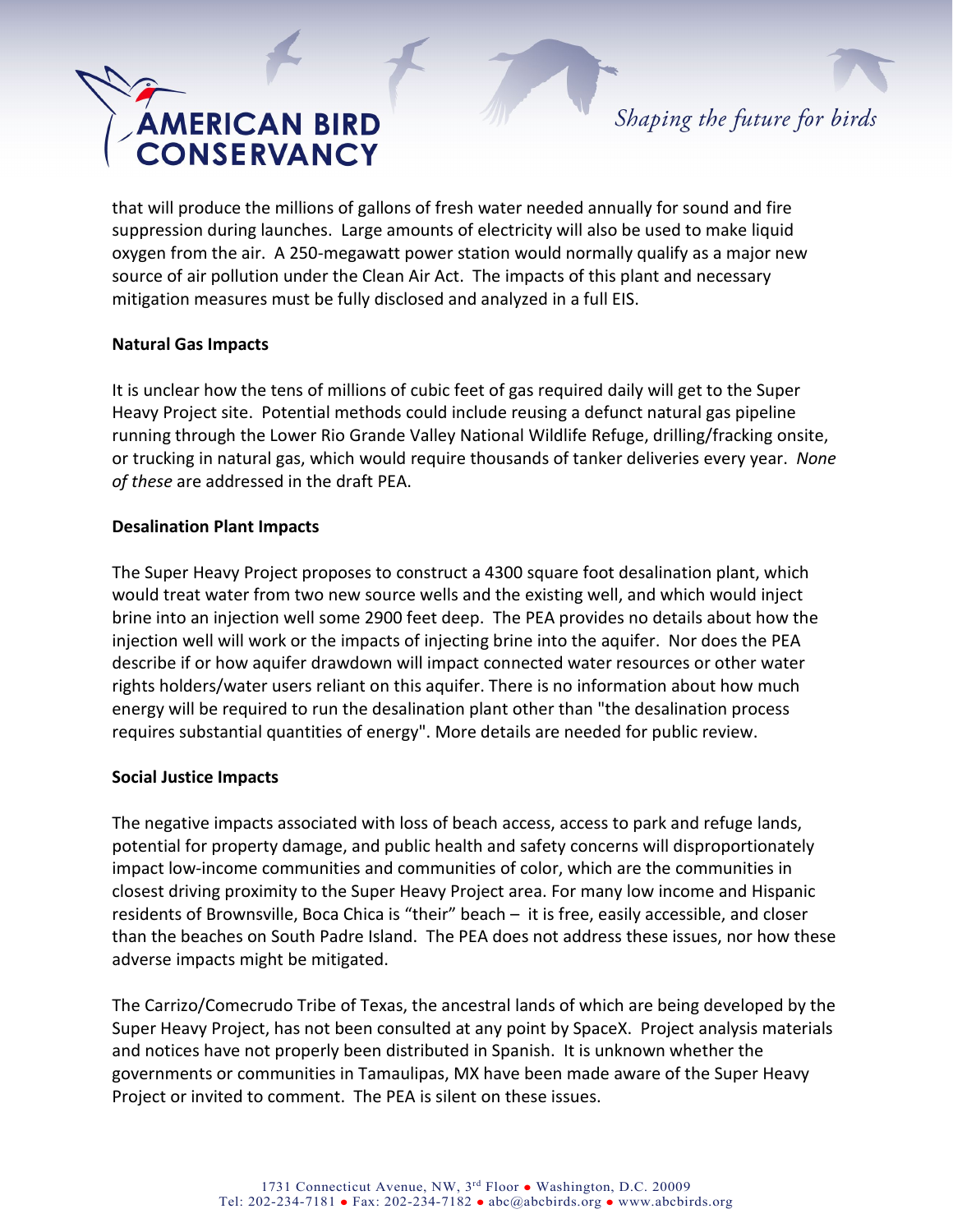## **AMERICAN BIRD<br>CONSERVANCY**

## **III. Federal statutory violations**

Under the National Wildlife Refuge Improvement Act of 1997, 16 U.S.C. 668dd-668ee, the Secretary of the Interior administers the National Wildlife Refuge System "for the conservation of fish and wildlife." *Id.* § 668dd(a)(1). The Secretary can permit activities in a refuge when he/she determines "that such uses are compatible with the major purposes for which such areas are established," *id.* 668dd(d)(1)(A), but the Secretary may not permit a new use of a refuge without a determination that "the use is a compatible use." *Id.* 668dd(d)(3)((A)(i). "Compatible use" is defined to mean "a [wildlife-dependent recreational use](https://www.law.cornell.edu/definitions/uscode.php?width=840&height=800&iframe=true&def_id=16-USC-1277565940-1997147581&term_occur=999&term_src=title:16:chapter:5A:subchapter:III:section:668ee) [such as hunting] or any other use of a [refuge](https://www.law.cornell.edu/definitions/uscode.php?width=840&height=800&iframe=true&def_id=16-USC-934814048-1782032885&term_occur=999&term_src=title:16:chapter:5A:subchapter:III:section:668ee) that \* \* \* will not materially interfere with or detract from the fulfillment of the **mission** of the [System](https://www.law.cornell.edu/definitions/uscode.php?width=840&height=800&iframe=true&def_id=16-USC-1803461041-621061629&term_occur=999&term_src=title:16:chapter:5A:subchapter:III:section:668ee) or the [purposes of the refuge."](https://www.law.cornell.edu/definitions/uscode.php?width=840&height=800&iframe=true&def_id=16-USC-848606541-1782032884&term_occur=999&term_src=title:16:chapter:5A:subchapter:III:section:668ee) 668ee(1) (emphasis added). "The mission of the System is to administer a national network of lands and waters for the conservation \* \* \* of \* \* \* fish, wildlife, and plant resources and their habitats \* \* \* for the benefit of present and future generations of Americans." *Id.* 668dd(a)(2). The Super Heavy Project is totally incompatible with the mission of the Lower Rio Grande Valley National Wildlife Refuge to conserve fish, wildlife, and plant resources for the benefit of the American public. To our knowledge, the Secretary of the Interior has never permitted the use that SpaceX plans to make of that Refuge, and, without that permission, SpaceX's use of the Refuge violates the law.

23 U.S.C. § 138, "Preservation of Parklands," declares that it shall be "our national policy that special effort should be made to preserve the natural beauty of the countryside and public park and recreation lands, wildlife and waterfowl refuges. *Id.* 138(a). It imposes so-called "4(f) requirements" on the Secretary of Transportation, since they are taken from section 4(f) of the now-repealed [Department of Transportation Act](https://www.law.cornell.edu/topn/department_of_transportation_act) [\(Public Law 89–670;](https://www.law.cornell.edu/rio/citation/Pub._L._89-670) [80 Stat. 934\)](https://www.law.cornell.edu/rio/citation/80_Stat._934). *Id.*  138(d). They require the Secretary to "develop[e] transportation plans and programs that include measures to maintain or enhance the natural beauty of the lands traversed," and they forbid the Secretary from approving any project that "requires the use of any \* \* \* land from a public park, recreation area, or wildlife and waterfowl refuge of national, [State,](https://www.law.cornell.edu/definitions/uscode.php?width=840&height=800&iframe=true&def_id=23-USC-80204913-293024740&term_occur=999&term_src=title:23:chapter:1:section:138) or local significance as determined by the Federal, [State,](https://www.law.cornell.edu/definitions/uscode.php?width=840&height=800&iframe=true&def_id=23-USC-80204913-293024740&term_occur=999&term_src=title:23:chapter:1:section:138) or local officials having jurisdiction thereof \*\* \* unless (1) there is no feasible and prudent alternative to the use of such land, *and* (2) such program includes all possible planning to minimize harm to such park, recreational area, wildlife and waterfowl refuge." *Id.* 138(a). Federal regulations state that a constructive use of property protected by the Act occurs when a project's proximity impacts are so severe that the protected features of the land "are substantially impaired. 23 C.F.R. § 774.15(a). The FAA itself has recognized that "[potential causes of constructive use include shifts in user population because of direct use of bordering properties, and/or non-physical intrusions such as noise, air pollution, or other effects that would substantially impair the resource's use." FAA Office of Airports, *Environmental Desk Reference for Airport Actions* at Ch. 7, p. 6 (Oct. 2007) (https://www.faa.gov/airports/environmental/environmental\_desk\_ref/media/desk-ref.pdf). The Super Heavy Project is a "constructive use" if ever there was one, and requires a permit from the Secretary of Transportation, which does not exist.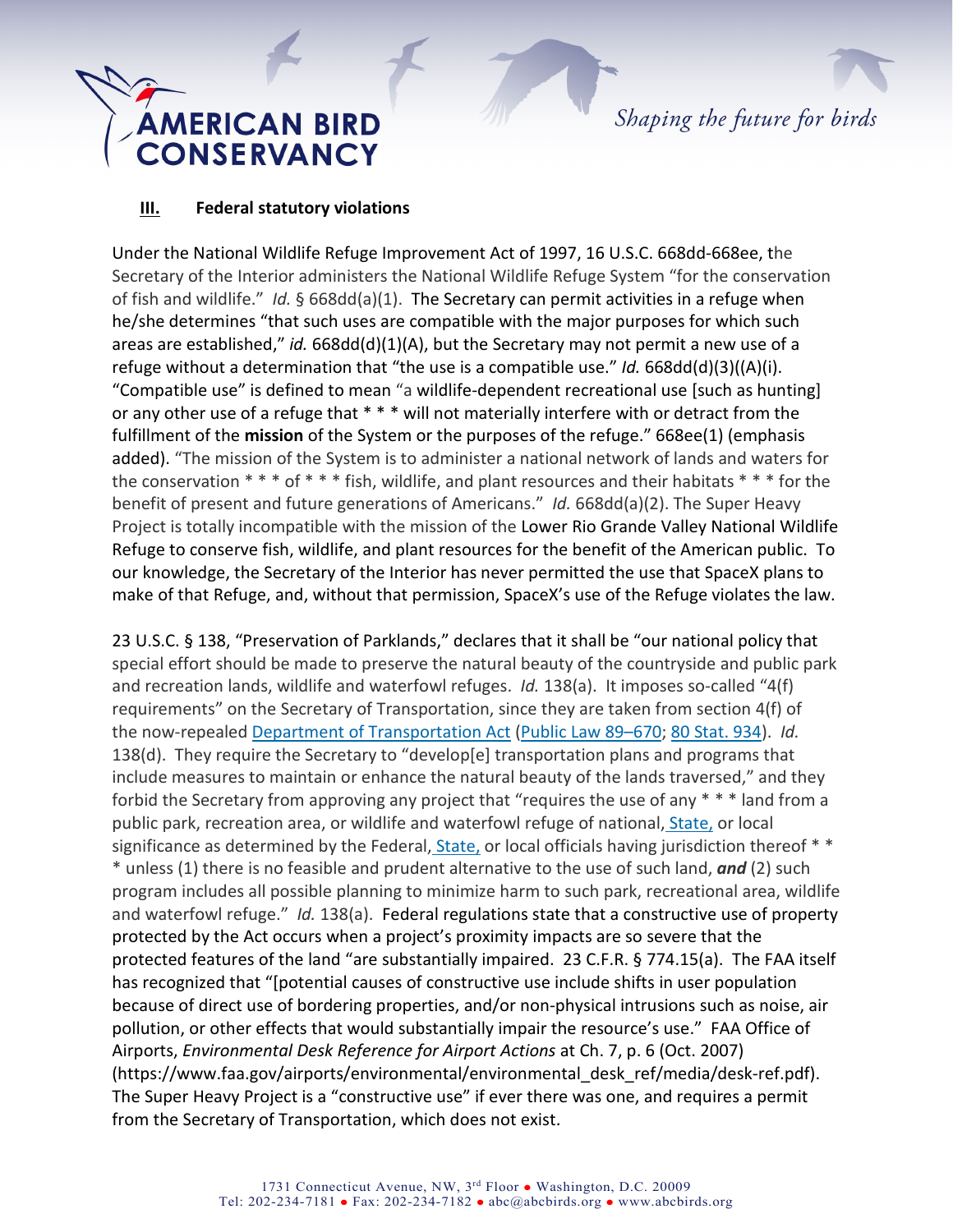Shaping the future for birds

Section 404 of the Clean Water Act, 33 U.S.C. § 1334, requires the consideration of alternatives to any proposed filling or dredging of wetlands – which has in fact already occurred in this case – before the Army Corps of Engineers may issue a permit. The PEA identified only two alternatives: the Super Heavy Project, already well underway, and the No Action alternative. Accordingly, the Super Heavy Project is proceeding in violation of section 404.

Finally, given the demonstrated adverse impact on ESA-listed Piping Plovers mentioned above – more than a 50% decrease in the Boca Chica population in the three years since SpaceX arrived – the Super Heavy Project is violating and will continue to violate the ESA.

A new EIS should meaningfully address each of these statutory issues.

\* \* \* \* \* \* \*

We appreciate your attention to these views and welcome an opportunity to contribute to a new supplemental EIS that would address the impacts of the Super Heavy Project, offer multiple alternatives, and solicit meaningful public comment. For additional information or questions, please contact American Bird Conservancy at *[info@abcbirds.org.](mailto:info@abcbirds.org)* 

Sincerely,

Emily Jo Williams

Emily Jo Williams, Vice President Southeast Region American Bird Conservancy

> CC: Jayni Hein Counsel and Senior Director for the National Environmental Policy Act White House Council on Environmental Quality [Jayni.f.hein@ceq.eop.gov](mailto:Jayni.f.hein@ceq.eop.gov)

Mary Orms, Fish & Wildlife Biologist USFWS – Southwest Region Texas Coastal Ecological Services Field Office [mary\\_orms@fws.gov](mailto:mary_orms@fws.gov)

Dawn Gardiner, Assistant Field Supervisor USFWS – Southwest Region Texas Coastal Ecological Services Field Office [dawn\\_gardiner@fws.gov](mailto:dawn_gardiner@fws.gov)